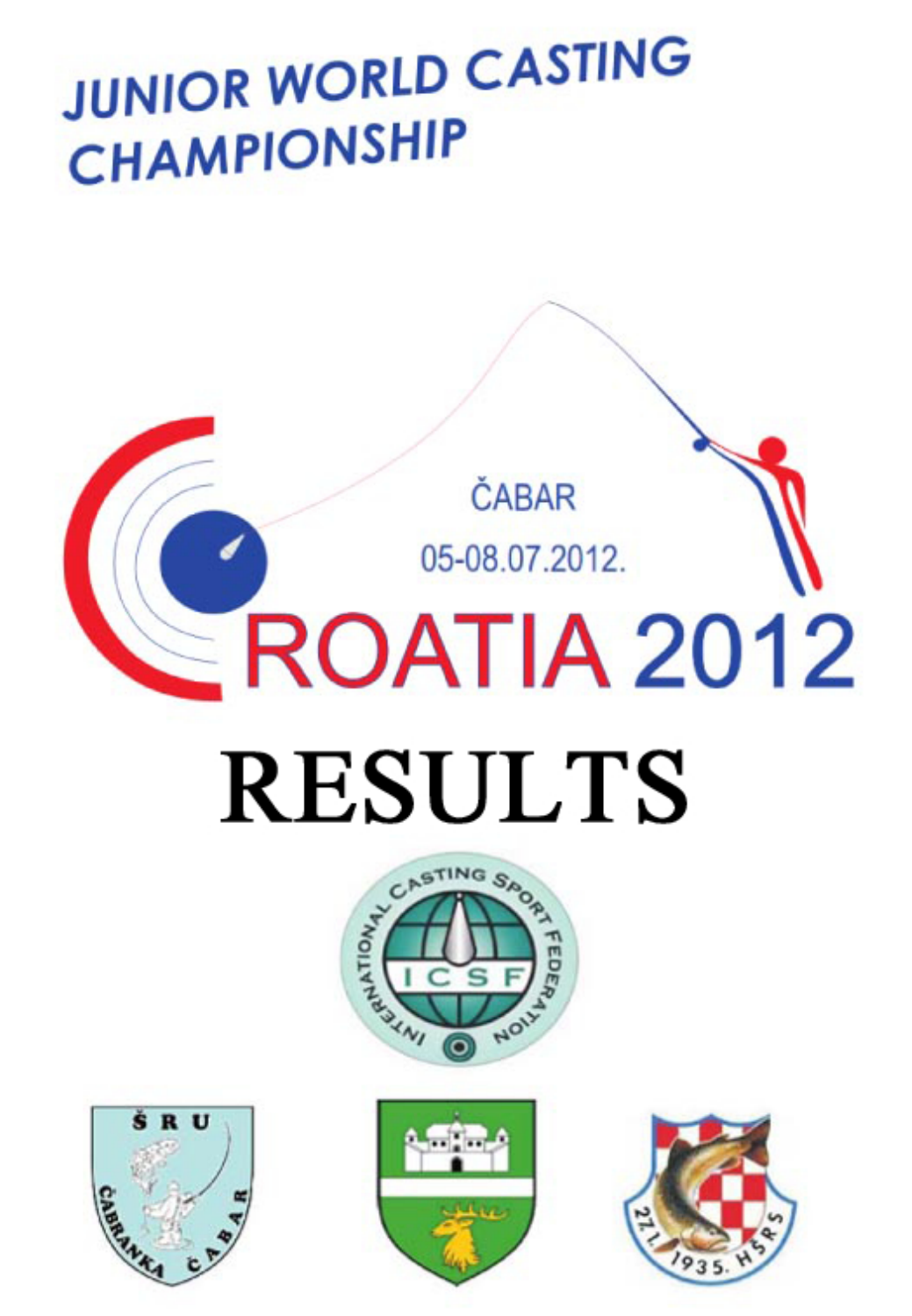

Fly Skish Accuracy

|              | Girls     |                     |               |           |          |          |          |
|--------------|-----------|---------------------|---------------|-----------|----------|----------|----------|
| #            | St.# Name |                     | Nation (Club) | D1 Points | D1 Time  | D1 Final | D1 Time  |
| 1            |           | 1 Katerina Markova  | <b>CZE</b>    | 80        | 02:35,31 | 100      | 01:59,02 |
| $\mathbf{2}$ |           | 27 Bianca Heyner    | <b>GER</b>    | 95        | 03:15,09 | 90       | 02:37,60 |
| 3            |           | 44 Denisa Kralova   | <b>CZE</b>    | 95        | 02:38,75 | 90       | 03:16,60 |
| 4            |           | 20 Jitka Pausarova  | <b>CZE</b>    | 95        | 03:24,36 | 85       | 02:43,62 |
| 5            |           | 9 Eliza Pecyna      | <b>POL</b>    | 80        | 02:50,77 | 80       | 02:48,91 |
| 6            |           | 11 Lisa-Marie Ramm  | GER           | 95        | 03:49,36 | 80       | 03:28,32 |
| 7            |           | 35 Jana Jankovicova | <b>SVK</b>    | 80        | 03:09,35 |          |          |
| 8            |           | 18 Rebeka Erent     | CRO           | 80        | 03:20,27 |          |          |
| 9            |           | 29 Oliwia Mosko     | <b>POL</b>    | 75        | 03:22,00 |          |          |
| 10           |           | 2 Kornelia Halicka  | <b>POL</b>    | 75        | 04:22,00 |          |          |
| 11           |           | 28 Edita Ledvonova  | <b>SVK</b>    | 70        | 03:48,90 |          |          |
| 12           |           | 19 Isabell Eggert   | GER           | 50        | 04:33,59 |          |          |
| 13           |           | 43 Barbara Häner    | SUI           | 40        | 03:47,85 |          |          |
| 14           |           | 36 Simone Häner     | SUI           | 30        | 05:05,09 |          |          |
| 15           |           | 10 Marija Turkovic' | CRO           | 25        | 05:29,73 |          |          |
| 16           |           | 3 Josipa Kovac'     | CRO           | 0         |          |          |          |

| #                       | St.# Name                    | Nation (Club) | D1 Points          | D1 Time  | D1 Final | D1 Time  |
|-------------------------|------------------------------|---------------|--------------------|----------|----------|----------|
| 1                       | 32 Jiri Marek                | <b>CZE</b>    | 100                | 02:12,09 | 100      | 02:09,21 |
| $\mathbf 2$             | 37 Christian Zinner          | <b>AUT</b>    | 100                | 02:54,44 | 100      | 03:11,29 |
| 3                       | <b>46 Christopher Ulrich</b> | <b>GER</b>    | 100                | 03:12,81 | 95       | 03:04,49 |
| 4                       | 8 Kamil Soika                | <b>POL</b>    | 95                 | 03:10,94 | 90       | 02:42,73 |
| 5                       | 12 Olaf Michalik             | <b>POL</b>    | 95                 | 03:16,07 | 90       | 03:17,22 |
| 6                       | 30 Markus Anthöfer           | <b>GER</b>    | 100                | 03:14,74 | 85       | 02:35,48 |
| $\overline{\mathbf{r}}$ | 39 Karol Sapigorski          | <b>POL</b>    | 100                | 03:00,31 | 80       | 02:16,55 |
| 8                       | 13 Jan Mikac-Zorko           | <b>SLO</b>    | 95                 | 02:23,15 | 65       | 02:52,92 |
| 9                       | 21 Bruno Brovet              | <b>CRO</b>    | 90                 | 02:49,13 |          |          |
| 10                      | 4 Tomas Spacil               | <b>CZE</b>    | 90                 | 03:01,43 |          |          |
| 11                      | 49 Martin Krejci             | <b>CZE</b>    | 85                 | 02:02,40 |          |          |
| 12                      | 16 Radim Novak               | <b>CZE</b>    | 85                 | 02:36,56 |          |          |
| 13                      | 40 Michal Slezak             | <b>CZE</b>    | 85                 | 02:51,07 |          |          |
| 14                      | 6 Michal Miclea              | <b>SVK</b>    | 85                 | 03:33,00 |          |          |
| 15                      | 48 Maciel Kuza               | <b>POL</b>    | 85                 | 03:58,22 |          |          |
| 16                      | 22 Filip Vaculik             | <b>CZE</b>    | 80                 | 02:30,66 |          |          |
| 17                      | 26 Patryk Zakowski           | POL           | 80                 | 03:43,19 |          |          |
| 18                      | 7 Jan Schönberg              | <b>GER</b>    | 80                 | 03:48,82 |          |          |
| 19                      | 24 Jonas Gübelin             | SUI           | 65                 | 03:20,38 |          |          |
| 20                      | 15 Richard Wagner            | <b>SVK</b>    | 65                 | 04:13,86 |          |          |
| 21                      | 45 Matej Curilla             | <b>SVK</b>    | 60                 | 03:58,04 |          |          |
| 22                      | 42 Marius Fischer            | <b>GER</b>    | 60                 | 04:00,59 |          |          |
| 23                      | 33 Marko Safranec            | <b>CRO</b>    | 55                 | 03:12,27 |          |          |
| 24                      | 31 Krysztof Matwiejczuk      | <b>POL</b>    | 50                 | 02:40,14 |          |          |
| 25                      | 17 Hannes Weidermann         | <b>GER</b>    | 50                 | 03:31,13 |          |          |
| 26                      | 34 Erik Benko                | <b>SVK</b>    | 50                 | 04:19,54 |          |          |
| 27                      | 38 Sandi Zbasnik             | <b>CRO</b>    | 45                 | 03:21,72 |          |          |
| 28                      | 25 Kevin Ahlgrimm            | <b>GER</b>    | 45                 | 03:21,99 |          |          |
| 29                      | 14 Andrin Krähenbühl         | SUI           | 45                 | 03:54,74 |          |          |
| 30                      | 23 Tadej Sotensek            | <b>SLO</b>    | 45                 | 05:25,17 |          |          |
| 31                      | 47 Luka Safranec             | <b>CRO</b>    | 30                 | 04:09,31 |          |          |
| 32                      | 41 Mathias Kälin             | SUI           | 25                 | 04:49,97 |          |          |
| 33                      | 5 Cyril Anzelini             | SUI           | 20<br>CASTING SAOR | 05:03,90 |          |          |



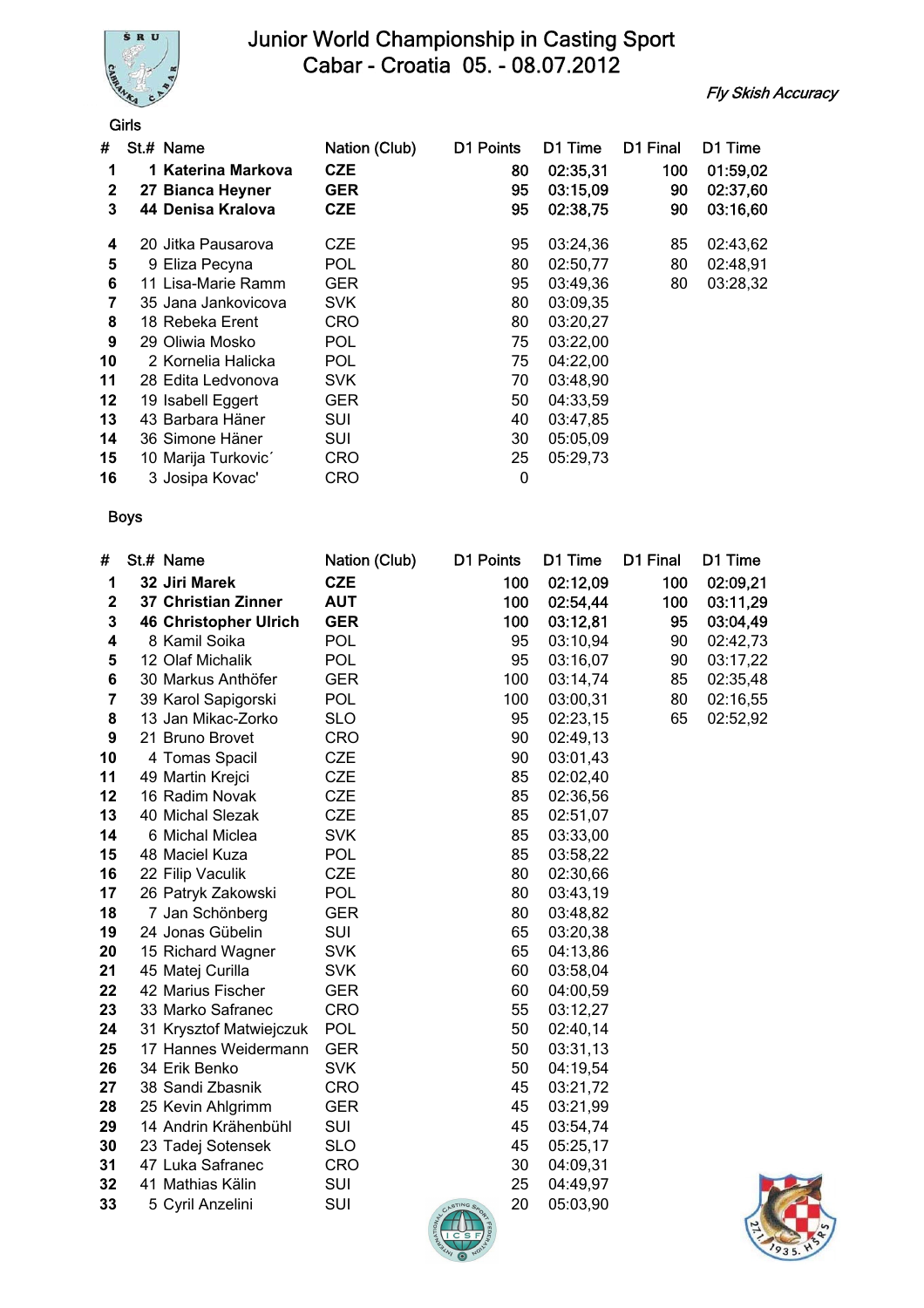

Fly Distanz Single Handed

|              | Girls               |               |                                  |                                  |                      |                   |
|--------------|---------------------|---------------|----------------------------------|----------------------------------|----------------------|-------------------|
| #            | $St.#$ Name         | Nation (Club) | D <sub>2</sub> Cast <sub>1</sub> | D <sub>2</sub> Cast <sub>2</sub> | D <sub>2</sub> Total | <b>Final Cast</b> |
| 1            | 1 Katerina Markova  | CZE           | 48,59                            | 47,64                            | 96,23                | 49,81             |
| $\mathbf{2}$ | 19 Isabell Eggert   | <b>GER</b>    | 43,27                            | 39,82                            | 83,09                | 47,99             |
| 3            | 20 Jitka Pausarova  | <b>CZE</b>    | 50,82                            | 47,05                            | 97,87                | 47,19             |
| 4            | 35 Jana Jankovicova | SVK.          | 44,92                            | 44,35                            | 89,27                | 45,30             |
| 5            | 11 Lisa-Marie Ramm  | GER           | 42,76                            | 40,45                            | 83,21                | 43,99             |
| 6            | 18 Rebeka Erent     | CRO           | 44,54                            | 40,49                            | 85,03                | 43,95             |
| 7            | 27 Bianca Heyner    | GER           | 42,72                            | 41,65                            | 84,37                |                   |
| 8            | 44 Denisa Kralova   | <b>CZE</b>    | 40,58                            | 37,10                            | 77,68                |                   |
| 9            | 29 Oliwia Mosko     | <b>POL</b>    | 37,39                            | 37,34                            | 74,73                |                   |
| 10           | 28 Edita Ledvonova  | SVK.          | 35,54                            | 33,63                            | 69,17                |                   |
| 11           | 9 Eliza Pecyna      | <b>POL</b>    | 35,45                            | 33,54                            | 68,99                |                   |
| $12 \,$      | 10 Marija Turkovic' | <b>CRO</b>    | 28,10                            | 26,97                            | 55,07                |                   |
| 13           | 43 Barbara Häner    | SUI           | 27,14                            | 26,87                            | 54,01                |                   |
| 14           | 2 Kornelia Halicka  | POL           | 27,06                            | 25,84                            | 52,90                |                   |
| 15           | 36 Simone Häner     | SUI           | 26,72                            | 26,40                            | 53,12                |                   |
| 16           | 3 Josipa Kovac'     | <b>CRO</b>    | 25,05                            | 23,61                            | 48,66                |                   |

| #                       | St.# Name               | Nation (Club) | D <sub>2</sub> Cast <sub>1</sub> | D <sub>2</sub> Cast <sub>2</sub> | D <sub>2</sub> Total | <b>Final Cast1</b> |
|-------------------------|-------------------------|---------------|----------------------------------|----------------------------------|----------------------|--------------------|
| 1                       | 49 Martin Krejci        | <b>CZE</b>    | 53,76                            | 52,96                            | 106,72               | 56,84              |
| 2                       | 30 Markus Anthöfer      | <b>GER</b>    | 54,55                            | 54,17                            | 108,72               | 55,75              |
| 3                       | <b>40 Michal Slezak</b> | <b>CZE</b>    | 53,36                            | 50,78                            | 104,14               | 54,34              |
| 4                       | 16 Radim Novak          | <b>CZE</b>    | 53,38                            | 49,47                            | 102,85               | 53,61              |
| 5                       | 37 Christian Zinner     | <b>AUT</b>    | 60,16                            | 56,77                            | 116,93               | 52,96              |
| 6                       | 21 Bruno Brovet         | <b>CRO</b>    | 60,29                            | 55,69                            | 115,98               | 49,35              |
| $\overline{\mathbf{r}}$ | 32 Jiri Marek           | <b>CZE</b>    | 55,61                            | 52,43                            | 108,04               | 49,09              |
| 8                       | 4 Tomas Spacil          | <b>CZE</b>    | 56,14                            | 55,39                            | 111,53               | 47,87              |
| 9                       | 22 Filip Vaculik        | <b>CZE</b>    | 52,45                            | 51,25                            | 103,70               |                    |
| 10                      | 25 Kevin Ahlgrimm       | <b>GER</b>    | 52,37                            | 51,88                            | 104,25               |                    |
| 11                      | 46 Christopher Ulrich   | <b>GER</b>    | 51,63                            | 48,03                            | 99,66                |                    |
| 12                      | 8 Kamil Soika           | <b>POL</b>    | 51,08                            | 50,61                            | 101,69               |                    |
| 13                      | 7 Jan Schönberg         | <b>GER</b>    | 50,17                            | 47,91                            | 98,08                |                    |
| 14                      | 42 Marius Fischer       | <b>GER</b>    | 50,04                            | 49,15                            | 99,19                |                    |
| 15                      | 26 Patryk Zakowski      | <b>POL</b>    | 49,37                            | 48,20                            | 97,57                |                    |
| 16                      | 15 Richard Wagner       | <b>SVK</b>    | 48,55                            | 47,64                            | 96,19                |                    |
| 17                      | 39 Karol Sapigorski     | <b>POL</b>    | 48,25                            | 47,34                            | 95,59                |                    |
| 18                      | 6 Michal Miclea         | <b>SVK</b>    | 48,15                            | 47,86                            | 96,01                |                    |
| 19                      | 33 Marko Safranec       | <b>CRO</b>    | 47,07                            | 44,01                            | 91,08                |                    |
| 20                      | 17 Hannes Weidermann    | <b>GER</b>    | 46,50                            | 42,36                            | 88,86                |                    |
| 21                      | 12 Olaf Michalik        | <b>POL</b>    | 44,64                            | 42,79                            | 87,43                |                    |
| 22                      | 31 Krysztof Matwiejczuk | <b>POL</b>    | 42,86                            | 42,05                            | 84,91                |                    |
| 23                      | 48 Maciel Kuza          | <b>POL</b>    | 41,98                            | 41,89                            | 83,87                |                    |
| 24                      | 38 Sandi Zbasnik        | <b>CRO</b>    | 41,49                            | 39,54                            | 81,03                |                    |
| 25                      | 14 Andrin Krähenbühl    | SUI           | 40,75                            | 39,88                            | 80,63                |                    |
| 26                      | 34 Erik Benko           | <b>SVK</b>    | 40,50                            | 36,35                            | 76,85                |                    |
| 27                      | 24 Jonas Gübelin        | SUI           | 39,52                            | 39,19                            | 78,71                |                    |
| 28                      | 45 Matej Curilla        | <b>SVK</b>    | 37,88                            | 37,37                            | 75,25                |                    |
| 29                      | 13 Jan Mikac-Zorko      | <b>SLO</b>    | 37,73                            | 37,24                            | 74,97                |                    |
| 30                      | 41 Mathias Kälin        | <b>SUI</b>    | 33,43                            | 31,96                            | 65,39                |                    |
| 31                      | 47 Luka Safranec        | <b>CRO</b>    | 33,18                            | 33,01                            | 66,19                |                    |
| 32                      | 23 Tadej Sotensek       | <b>SLO</b>    | 28,69                            | 28,46                            | 57,15                |                    |
| 33                      | 5 Cyril Anzelini        | SUI           | 28,66<br>CASTING SAOR            | 27,86                            | 56,52                |                    |



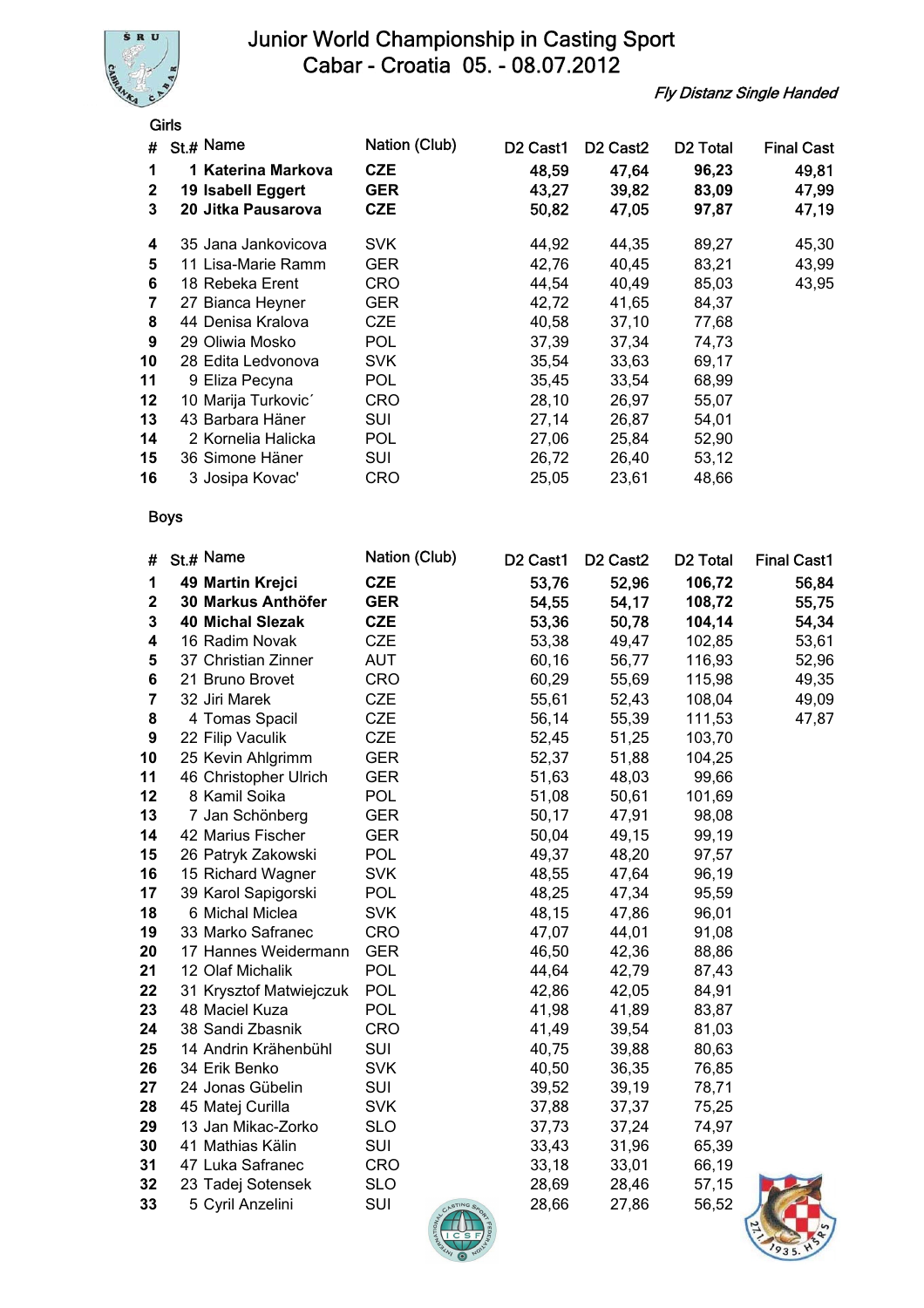

Spinning Accuracy Arenberg

|              | Girls               |               |                       |                     |         |          |
|--------------|---------------------|---------------|-----------------------|---------------------|---------|----------|
| #            | St.# Name           | Nation (Club) | D <sub>3</sub> Points | D <sub>3</sub> Time | D3Final | D3 Time  |
| 1            | 44 Denisa Kralova   | <b>CZE</b>    | 94                    | 03:13,42            | 98      | 01:46,69 |
| $\mathbf{2}$ | 35 Jana Jankovicova | <b>SVK</b>    | 90                    | 03:59,97            | 92      | 02:11,67 |
| 3            | 27 Bianca Heyner    | GER           | 86                    | 02:24,34            | 90      | 01:35,09 |
| 4            | 20 Jitka Pausarova  | <b>CZE</b>    | 96                    | 04:08,15            | 88      | 01:48,22 |
| 5            | 9 Eliza Pecyna      | POL           | 92                    | 02:39,59            | 80      | 01:43,50 |
| 6            | 29 Oliwia Mosko     | <b>POL</b>    | 96                    | 01:37,69            | 78      | 01:30,47 |
| 7            | 11 Lisa-Marie Ramm  | GER           | 86                    | 04:08,51            |         |          |
| 8            | 18 Rebeka Erent     | <b>CRO</b>    | 82                    | 03:45,06            |         |          |
| 9            | 28 Edita Ledvonova  | <b>SVK</b>    | 80                    | 02:22,88            |         |          |
| 10           | 1 Katerina Markova  | <b>CZE</b>    | 80                    | 03:05,90            |         |          |
| 11           | 36 Simone Häner     | SUI           | 76                    | 04:09,47            |         |          |
| 12           | 10 Marija Turkovic' | <b>CRO</b>    | 74                    | 02:52,69            |         |          |
| 13           | 2 Kornelia Halicka  | <b>POL</b>    | 74                    | 04:33,10            |         |          |
| 14           | 19 Isabell Eggert   | GER           | 68                    | 03:14,13            |         |          |
| 15           | 43 Barbara Häner    | SUI           | 64                    | 03:34,88            |         |          |
| 16           | 3 Josipa Kovac'     | CRO           | 58                    | 04:10,49            |         |          |

| #           | St.# Name               | Nation (Club)                    | D <sub>3</sub> Points | D3 Time  | D3Final | D3 Time  |
|-------------|-------------------------|----------------------------------|-----------------------|----------|---------|----------|
| 1           | 32 Jiri Marek           | <b>CZE</b>                       | 96                    | 02:55,78 | 96      | 01:44,70 |
| $\mathbf 2$ | 21 Bruno Brovet         | <b>CRO</b>                       | 100                   | 01:41,59 | 96      | 02:00,46 |
| 3           | 22 Filip Vaculik        | <b>CZE</b>                       | 98                    | 02:15,56 | 96      | 02:32,50 |
| 4           | 31 Krysztof Matwiejczuk | <b>POL</b>                       | 98                    | 01:21,34 | 94      | 01:26,27 |
| 5           | 6 Michal Miclea         | <b>SVK</b>                       | 96                    | 03:09,59 | 94      | 03:17,47 |
| 6           | 4 Tomas Spacil          | <b>CZE</b>                       | 94                    | 01:41,24 | 92      | 02:45,45 |
| 7           | 16 Radim Novak          | <b>CZE</b>                       | 98                    | 01:39,59 | 88      | 01:29,50 |
| 8           | 38 Sandi Zbasnik        | <b>CRO</b>                       | 94                    | 01:45,57 | 76      | 02:03,03 |
| 9           | 37 Christian Zinner     | <b>AUT</b>                       | 94                    | 01:56,34 |         |          |
| 10          | 12 Olaf Michalik        | <b>POL</b>                       | 94                    | 02:01,51 |         |          |
| 11          | 26 Patryk Zakowski      | <b>POL</b>                       | 92                    | 02:15,22 |         |          |
| 12          | 7 Jan Schönberg         | <b>GER</b>                       | 92                    | 02:22,45 |         |          |
| 13          | 49 Martin Krejci        | <b>CZE</b>                       | 92                    | 02:23,44 |         |          |
| 14          | 33 Marko Safranec       | <b>CRO</b>                       | 92                    | 03:06,00 |         |          |
| 15          | 24 Jonas Gübelin        | SUI                              | 92                    | 03:18,38 |         |          |
| 16          | 30 Markus Anthöfer      | <b>GER</b>                       | 90                    | 01:31,65 |         |          |
| 17          | 34 Erik Benko           | <b>SVK</b>                       | 90                    | 02:38,94 |         |          |
| 18          | 42 Marius Fischer       | <b>GER</b>                       | 88                    | 01:34,28 |         |          |
| 19          | 8 Kamil Soika           | <b>POL</b>                       | 88                    | 01:41,33 |         |          |
| 20          | 46 Christopher Ulrich   | <b>GER</b>                       | 84                    | 02:06,13 |         |          |
| 21          | 17 Hannes Weidermann    | <b>GER</b>                       | 84                    | 02:08,18 |         |          |
| 22          | 45 Matej Curilla        | <b>SVK</b>                       | 84                    | 02:54,83 |         |          |
| 23          | 48 Maciel Kuza          | <b>POL</b>                       | 84                    | 02:59,96 |         |          |
| 24          | 40 Michal Slezak        | <b>CZE</b>                       | 84                    | 03:06,34 |         |          |
| 25          | 5 Cyril Anzelini        | <b>SUI</b>                       | 82                    | 02:27,52 |         |          |
| 26          | 15 Richard Wagner       | <b>SVK</b>                       | 80                    | 02:33,09 |         |          |
| 27          | 25 Kevin Ahlgrimm       | <b>GER</b>                       | 76                    | 02:16,18 |         |          |
| 28          | 23 Tadej Sotensek       | <b>SLO</b>                       | 76                    | 02:25,25 |         |          |
| 29          | 41 Mathias Kälin        | SUI                              | 76                    | 03:06,78 |         |          |
| 30          | 39 Karol Sapigorski     | <b>POL</b>                       | 74                    | 01:44,97 |         |          |
| 31          | 13 Jan Mikac-Zorko      | <b>SLO</b>                       | 70                    | 01:48,66 |         |          |
| 32          | 14 Andrin Krähenbühl    | SUI                              | 66                    | 04:00,58 |         |          |
| 33          | 47 Luka Safranec        | <b>CRO</b><br>CASTING SAOR<br>ZN | 56                    | 02:48,43 |         |          |

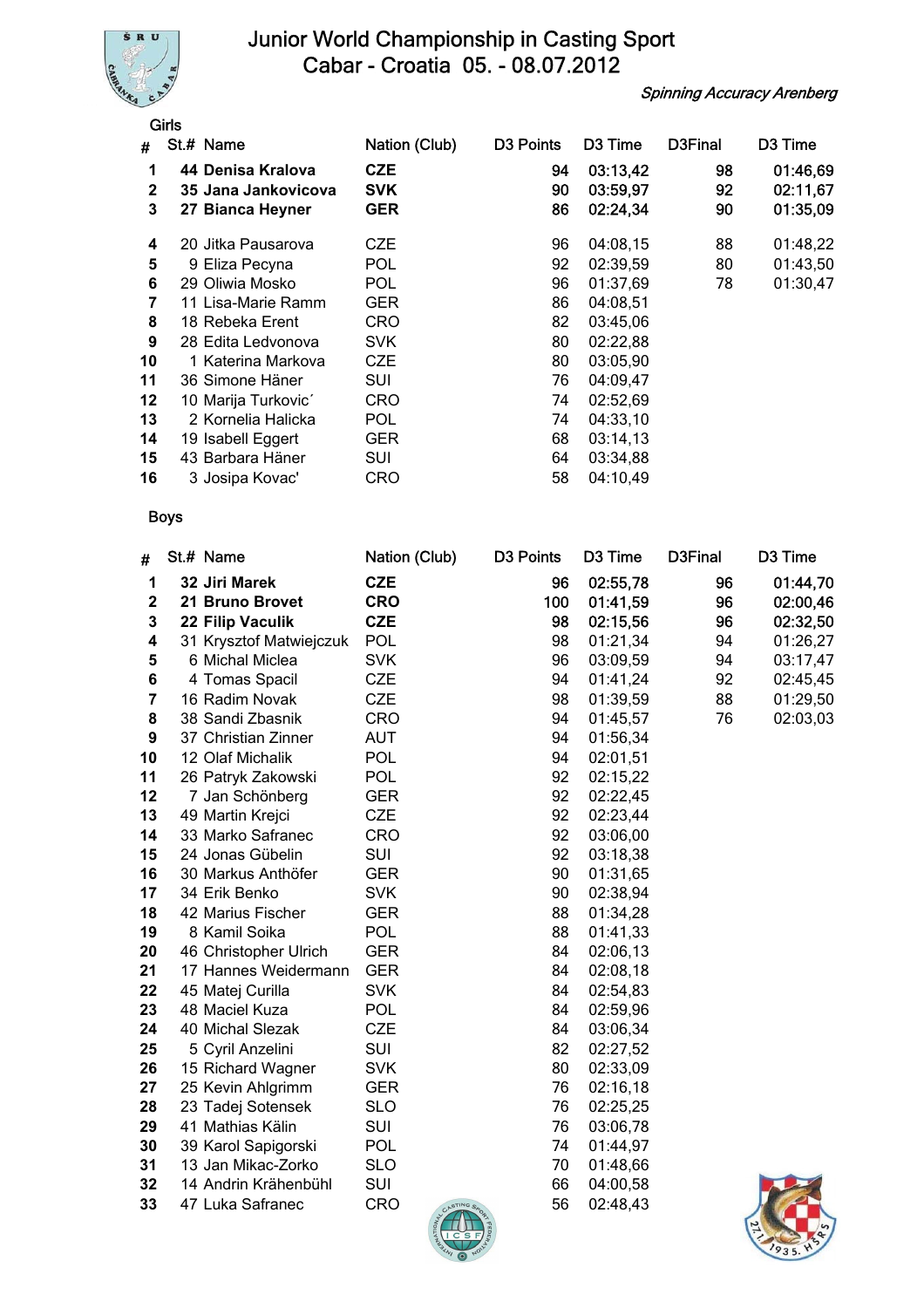

Spinning Accuracy Skish

|              | Girls               |               |           |          |          |          |
|--------------|---------------------|---------------|-----------|----------|----------|----------|
| #            | St.# Name           | Nation (Club) | D4 Points | D4 Time  | D4 Final | D4 Time  |
| 1            | 44 Denisa Kralova   | <b>CZE</b>    | 95        | 03:46,66 | 95       | 03:17,51 |
| $\mathbf{2}$ | 28 Edita Ledvonova  | <b>SVK</b>    | 95        | 04:16,25 | 95       | 03:51,37 |
| 3            | 1 Katerina Markova  | <b>CZE</b>    | 95        | 03:07,83 | 85       | 02:56,19 |
| 4            | 35 Jana Jankovicova | <b>SVK</b>    | 95        | 03:38,72 | 80       | 03:15,37 |
| 5            | 20 Jitka Pausarova  | CZE           | 95        | 04:31,09 | 70       | 03:20,91 |
| 6            | 27 Bianca Heyner    | GER           | 95        | 02:37,16 | 50       | 02:42,50 |
| 7            | 29 Oliwia Mosko     | <b>POL</b>    | 90        | 02:43,34 |          |          |
| 8            | 11 Lisa-Marie Ramm  | GER           | 90        | 03:39,09 |          |          |
| 9            | 2 Kornelia Halicka  | POL           | 80        | 04:20,88 |          |          |
| 10           | 9 Eliza Pecyna      | <b>POL</b>    | 65        | 03:07,63 |          |          |
| 11           | 10 Marija Turkovic' | <b>CRO</b>    | 65        | 03:41,81 |          |          |
| 12           | 18 Rebeka Erent     | <b>CRO</b>    | 65        | 03:53,19 |          |          |
| 13           | 19 Isabell Eggert   | GER           | 60        | 05:17,82 |          |          |
| 14           | 36 Simone Häner     | SUI           | 55        | 05:21,31 |          |          |
| 15           | 3 Josipa Kovac'     | CRO           | 45        | 04:42,40 |          |          |
| 16           | 43 Barbara Häner    | SUI           | 40        | 04:44,10 |          |          |

| #           | St.# Name                    | Nation (Club)       | D4 Points | D4 Time  | D4 Final | D4 Time  |
|-------------|------------------------------|---------------------|-----------|----------|----------|----------|
| 1           | 32 Jiri Marek                | <b>CZE</b>          | 100       | 03:17,32 | 100      | 03:12,03 |
| $\mathbf 2$ | 31 Krysztof Matwiejczuk POL  |                     | 100       | 02:29,85 | 95       | 02:16,99 |
| 3           | <b>46 Christopher Ulrich</b> | <b>GER</b>          | 100       | 03:30,22 | 95       | 03:39,26 |
| 4           | 6 Michal Miclea              | <b>SVK</b>          | 95        | 03:07,18 | 90       | 03:03,84 |
| 5           | 39 Karol Sapigorski          | <b>POL</b>          | 90        | 02:56,50 | 85       | 02:49,12 |
| 6           | 4 Tomas Spacil               | <b>CZE</b>          | 95        | 03:23,34 | 85       | 03:14,84 |
| 7           | 25 Kevin Ahlgrimm            | <b>GER</b>          | 95        | 03:46,22 | 80       | 03:30,64 |
| 8           | 45 Matej Curilla             | <b>SVK</b>          | 95        | 03:44,95 | 75       | 03:20,19 |
| 9           | 38 Sandi Zbasnik             | <b>CRO</b>          | 90        | 03:16,96 |          |          |
| 10          | 16 Radim Novak               | <b>CZE</b>          | 90        | 03:19,78 |          |          |
| 11          | 48 Maciel Kuza               | <b>POL</b>          | 90        | 03:39,52 |          |          |
| 12          | 37 Christian Zinner          | <b>AUT</b>          | 90        | 03:43,46 |          |          |
| 13          | 7 Jan Schönberg              | <b>GER</b>          | 90        | 04:06,82 |          |          |
| 14          | 8 Kamil Soika                | <b>POL</b>          | 85        | 02:59,94 |          |          |
| 15          | 21 Bruno Brovet              | <b>CRO</b>          | 85        | 03:12,91 |          |          |
| 16          | 12 Olaf Michalik             | <b>POL</b>          | 85        | 03:19,00 |          |          |
| 17          | 17 Hannes Weidermann         | <b>GER</b>          | 85        | 03:41,09 |          |          |
| 18          | 40 Michal Slezak             | <b>CZE</b>          | 85        | 04:17,38 |          |          |
| 19          | 49 Martin Krejci             | <b>CZE</b>          | 85        | 05:56,76 |          |          |
| 20          | 22 Filip Vaculik             | <b>CZE</b>          | 80        | 03:35,09 |          |          |
| 21          | 34 Erik Benko                | <b>SVK</b>          | 80        | 03:36,75 |          |          |
| 22          | 33 Marko Safranec            | <b>CRO</b>          | 75        | 02:55,59 |          |          |
| 23          | 26 Patryk Zakowski           | <b>POL</b>          | 75        | 03:03,41 |          |          |
| 24          | 30 Markus Anthöfer           | <b>GER</b>          | 75        | 03:13,78 |          |          |
| 25          | 15 Richard Wagner            | <b>SVK</b>          | 65        | 04:13,76 |          |          |
| 26          | 24 Jonas Gübelin             | SUI                 | 60        | 05:31,25 |          |          |
| 27          | 13 Jan Mikac-Zorko           | <b>SLO</b>          | 55        | 04:01,28 |          |          |
| 28          | 5 Cyril Anzelini             | SUI                 | 55        | 04:34,91 |          |          |
| 29          | 47 Luka Safranec             | <b>CRO</b>          | 50        | 04:31,00 |          |          |
| 30          | 42 Marius Fischer            | <b>GER</b>          | 40        | 03:06,99 |          |          |
| 31          | 23 Tadej Sotensek            | <b>SLO</b>          | 40        | 03:36,47 |          |          |
| 32          | 14 Andrin Krähenbühl         | SUI                 | 40        | 05:07,22 |          |          |
| 33          | 41 Mathias Kälin             | SUI<br>CASTING SAOR | 40        | 05:21,84 |          |          |

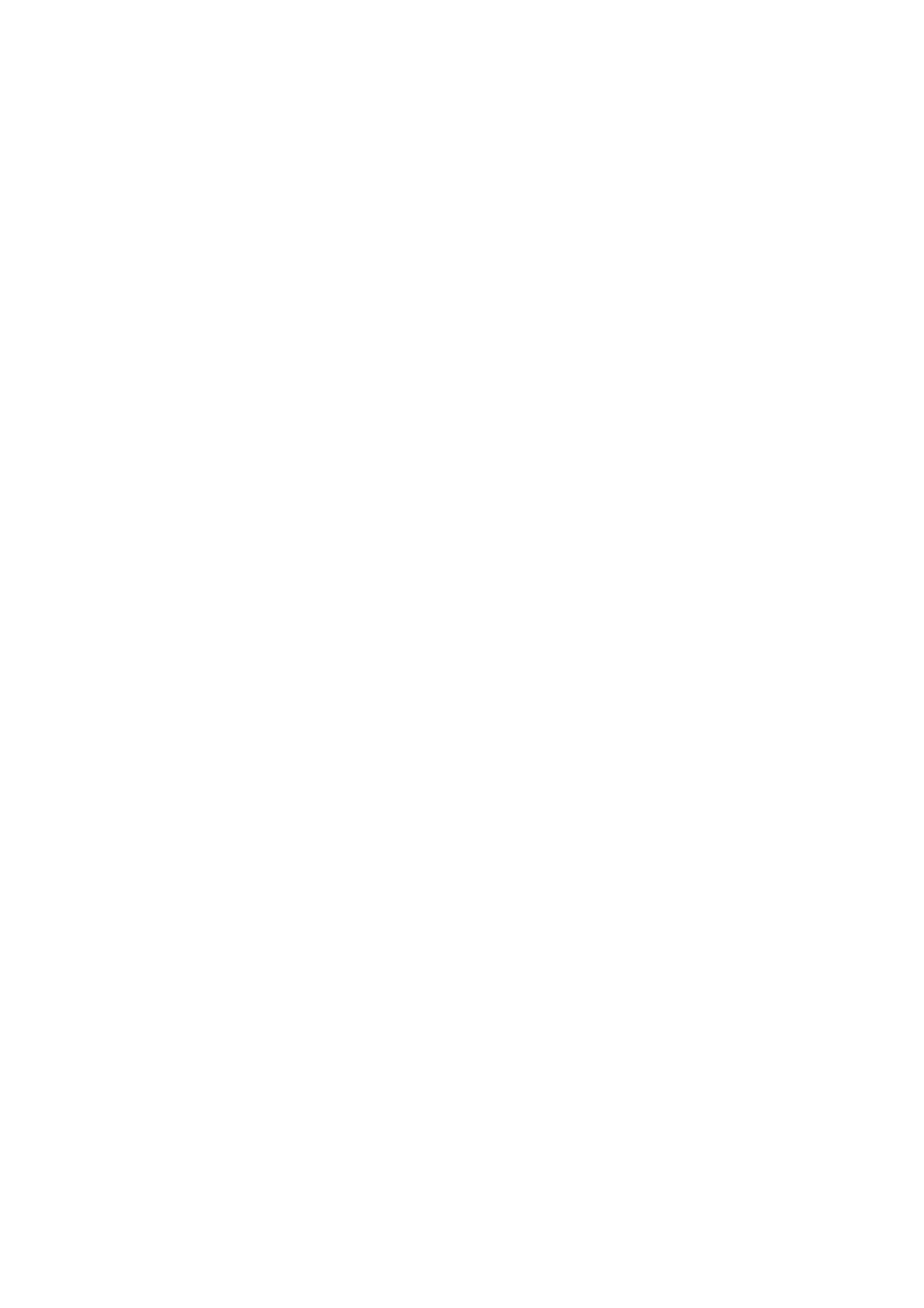

**Pentathlon** 

|              | Girls                |               |                |                |                |    |                |         |
|--------------|----------------------|---------------|----------------|----------------|----------------|----|----------------|---------|
| #            | St.# Name            | Nation (Club) | D <sub>1</sub> | D <sub>2</sub> | D <sub>3</sub> | D4 | D <sub>5</sub> | Total   |
| 1            | 20 Jitka Pausarova   | <b>CZE</b>    | 95             | 97,87          | 96             | 95 | 93,585         | 477,455 |
| $\mathbf{2}$ | 27 Bianca Heyner     | <b>GER</b>    | 95             | 84,37          | 86             | 95 | 104.610        | 464,980 |
| 3            | 1 Katerina Markova   | <b>CZE</b>    | 80             | 96,23          | 80             | 95 | 111,615        | 462,845 |
| 4            | Denisa Kralova<br>44 | <b>CZE</b>    | 95             | 77,68          | 94             | 95 | 95,205         | 456,885 |
| 5            | 35 Jana Jankovicova  | <b>SVK</b>    | 80             | 89,27          | 90             | 95 | 93,570         | 447,840 |
| 6            | 29 Oliwia Mosko      | <b>POL</b>    | 75             | 74,73          | 96             | 90 | 109,050        | 444,780 |
|              | 28 Edita Ledvonova   | <b>SVK</b>    | 70             | 69,17          | 80             | 95 | 83,715         | 397,885 |
| 8            | 18 Rebeka Erent      | CRO           | 80             | 85,03          | 82             | 65 | 84,750         | 396,780 |
| 9            | 9 Eliza Pecyna       | <b>POL</b>    | 80             | 68,99          | 92             | 65 | 81,690         | 387,680 |
| 10           | 11 Lisa-Marie Ramm   | <b>GER</b>    | 95             | 83,21          | 86             | 90 | 0,000          | 354,210 |
| 11           | 2 Kornelia Halicka   | <b>POL</b>    | 75             | 52,90          | 74             | 80 | 72,255         | 354,155 |
| 12           | 19 Isabell Eggert    | GER           | 50             | 83,09          | 68             | 60 | 90,705         | 351,795 |
| 13           | 10 Marija Turkovic'  | CRO           | 25             | 55,07          | 74             | 65 | 65,325         | 284,395 |
| 14           | 36 Simone Häner      | SUI           | 30             | 53,12          | 76             | 55 | 68,595         | 282,715 |
| 15           | 43 Barbara Häner     | SUI           | 40             | 54,01          | 64             | 40 | 63,195         | 261,205 |
| 16           | 3 Josipa Kovac'      | CRO           | 0              | 48,66          | 58             | 45 | 54,795         | 206,455 |

| Ħ           | St.# Name               | Nation (Club) | D <sub>1</sub> | D <sub>2</sub> | D <sub>3</sub> | D <sub>4</sub> | D <sub>5</sub> | Total   |
|-------------|-------------------------|---------------|----------------|----------------|----------------|----------------|----------------|---------|
| 1           | 37 Christian Zinner     | <b>AUT</b>    | 100            | 116,93         | 94             | 90             | 115,425        | 516,355 |
| $\mathbf 2$ | 32 Jiri Marek           | <b>CZE</b>    | 100            | 108,04         | 96             | 100            | 100,785        | 504,825 |
| 3           | 21 Bruno Brovet         | <b>CRO</b>    | 90             | 115,98         | 100            | 85             | 110,625        | 501,605 |
| 4           | 4 Tomas Spacil          | <b>CZE</b>    | 90             | 111,53         | 94             | 95             | 109,605        | 500,135 |
| 5           | 46 Christopher Ulrich   | <b>GER</b>    | 100            | 99,66          | 84             | 100            | 112,545        | 496,205 |
| 6           | 16 Radim Novak          | <b>CZE</b>    | 85             | 102,85         | 98             | 90             | 109,575        | 485,425 |
| 7           | 30 Markus Anthöfer      | <b>GER</b>    | 100            | 108,72         | 90             | 75             | 107,280        | 481,000 |
| 8           | 22 Filip Vaculik        | <b>CZE</b>    | 80             | 103,70         | 98             | 80             | 114,945        | 476,645 |
| 9           | 49 Martin Krejci        | <b>CZE</b>    | 85             | 106,72         | 92             | 85             | 107,760        | 476,480 |
| 10          | 39 Karol Sapigorski     | POL           | 100            | 95,59          | 74             | 90             | 115,260        | 474,850 |
| 11          | 12 Olaf Michalik        | POL           | 95             | 87,43          | 94             | 85             | 110,100        | 471,530 |
| 12          | 8 Kamil Soika           | POL           | 95             | 101,69         | 88             | 85             | 100,050        | 469,740 |
| 13          | 40 Michal Slezak        | <b>CZE</b>    | 85             | 104,14         | 84             | 85             | 109,080        | 467,220 |
| 14          | 7 Jan Schönberg         | <b>GER</b>    | 80             | 98,08          | 92             | 90             | 97,125         | 457,205 |
| 15          | 26 Patryk Zakowski      | <b>POL</b>    | 80             | 97,57          | 92             | 75             | 104,340        | 448,910 |
| 16          | 48 Maciel Kuza          | POL           | 85             | 83,87          | 84             | 90             | 89,580         | 432,450 |
| 17          | 31 Krysztof Matwiejczuk | <b>POL</b>    | 50             | 84,91          | 98             | 100            | 98,040         | 430,950 |
| 18          | 25 Kevin Ahlgrimm       | <b>GER</b>    | 45             | 104,25         | 76             | 95             | 100,875        | 421,125 |
| 19          | 33 Marko Safranec       | <b>CRO</b>    | 55             | 91,08          | 92             | 75             | 107,115        | 420,195 |
| 20          | 45 Matej Curilla        | <b>SVK</b>    | 60             | 75,25          | 84             | 95             | 104,400        | 418,650 |
| 21          | 38 Sandi Zbasnik        | <b>CRO</b>    | 45             | 81,03          | 94             | 90             | 102,300        | 412,330 |
| 22          | 17 Hannes Weidermann    | <b>GER</b>    | 50             | 88,86          | 84             | 85             | 96,705         | 404,565 |
| 23          | 24 Jonas Gübelin        | SUI           | 65             | 78,71          | 92             | 60             | 103,020        | 398,730 |
| 24          | 34 Erik Benko           | <b>SVK</b>    | 50             | 76,85          | 90             | 80             | 100,200        | 397,050 |
| 25          | 15 Richard Wagner       | <b>SVK</b>    | 65             | 96,19          | 80             | 65             | 86,310         | 392,500 |
| 26          | 42 Marius Fischer       | <b>GER</b>    | 60             | 99,19          | 88             | 40             | 104,175        | 391,365 |
| 27          | 13 Jan Mikac-Zorko      | <b>SLO</b>    | 95             | 74,97          | 70             | 55             | 96,165         | 391,135 |
| 28          | 6 Michal Miclea         | <b>SVK</b>    | 85             | 96,01          | 96             | 95             | 0,000          | 372,010 |
| 29          | 14 Andrin Krähenbühl    | SUI           | 45             | 80,63          | 66             | 40             | 91,560         | 323,190 |
| 30          | 23 Tadej Sotensek       | <b>SLO</b>    | 45             | 57,15          | 76             | 40             | 87,495         | 305,645 |
| 31          | 5 Cyril Anzelini        | SUI           | 20             | 56,52          | 82             | 55             | 87,675         | 301,195 |
| 32          | 41 Mathias Kälin        | SUI           | 25             | 65,39          | 76             | 40             | 87,555         | 293,945 |
| 33          | 47 Luka Safranec        | <b>CRO</b>    | 30             | 66,19          | 56             | 50             | 77,730         | 279,920 |